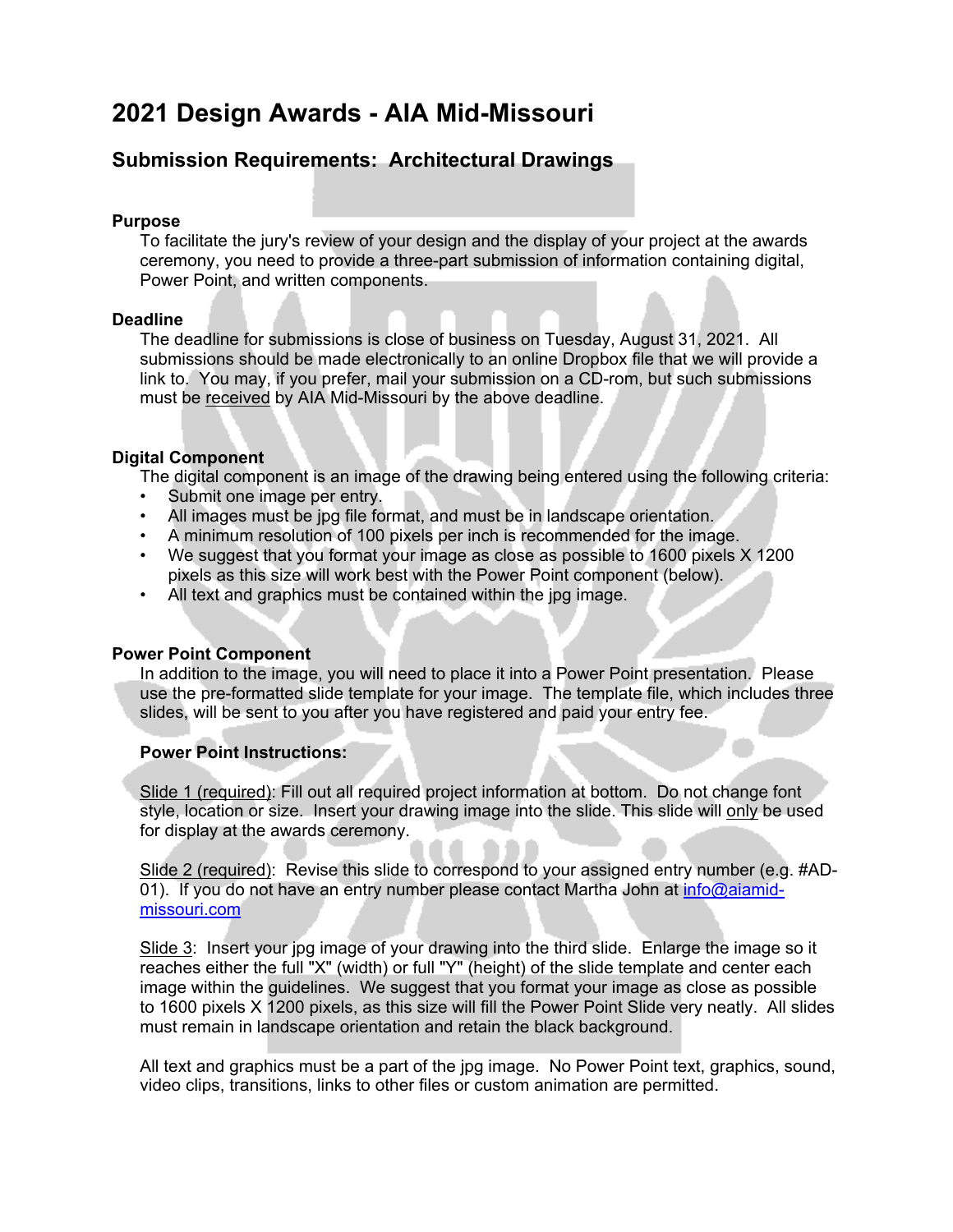## **2021 Design Awards - AIA Mid-Missouri Submission Requirements: Architectural Drawings**

Completed Power Point presentations should not exceed 7 MB total. Please do not exceed 3 slides total.

Save the revised PowerPoint presentation to submit with your entry. Please name the PowerPoint file with your Entry number (e.g. #AD-01.ppt) and no other identification. Do not compress or zip the file.

AIA Mid-Missouri reserves the right to disqualify any entry that does not meet the above criteria.

#### **Written Component**

Completely fill out both the Entry Identification Sheet and Project Data Sheet. Do not put any identifying information on the Project Data Sheet beyond your Entry Number. A Word file is included for your use. If you do not have this file please contact Martha John at info@aidmid-missouri.com

The written component should address or explain the challenges of this particular project and how the design met those challenges, rather than just describing the design.

#### **Submission**

The deadline for submissions is close of business (5:00 p.m.) on Tuesday, August 31, 2021. All submissions should be made electronically to an online Dropbox file to which we will provide a link. Place the files for all three components in the folder that corresponds to your Entry number. You will be given information about connecting with it in your submission packet. If you have any trouble connecting to the Dropbox, contact Martha John at info@aiamid-missouri.com immediately. You may, if you prefer, mail your submission on a CD-rom, but such submissions must be received at AIA Mid-Missouri by the above deadline.

Entry materials will not be returned. Submission of entry constitutes permission for AIA Mid-Missouri and AIA Missouri to use all or part of the submission for publication and Chapter archive purposes.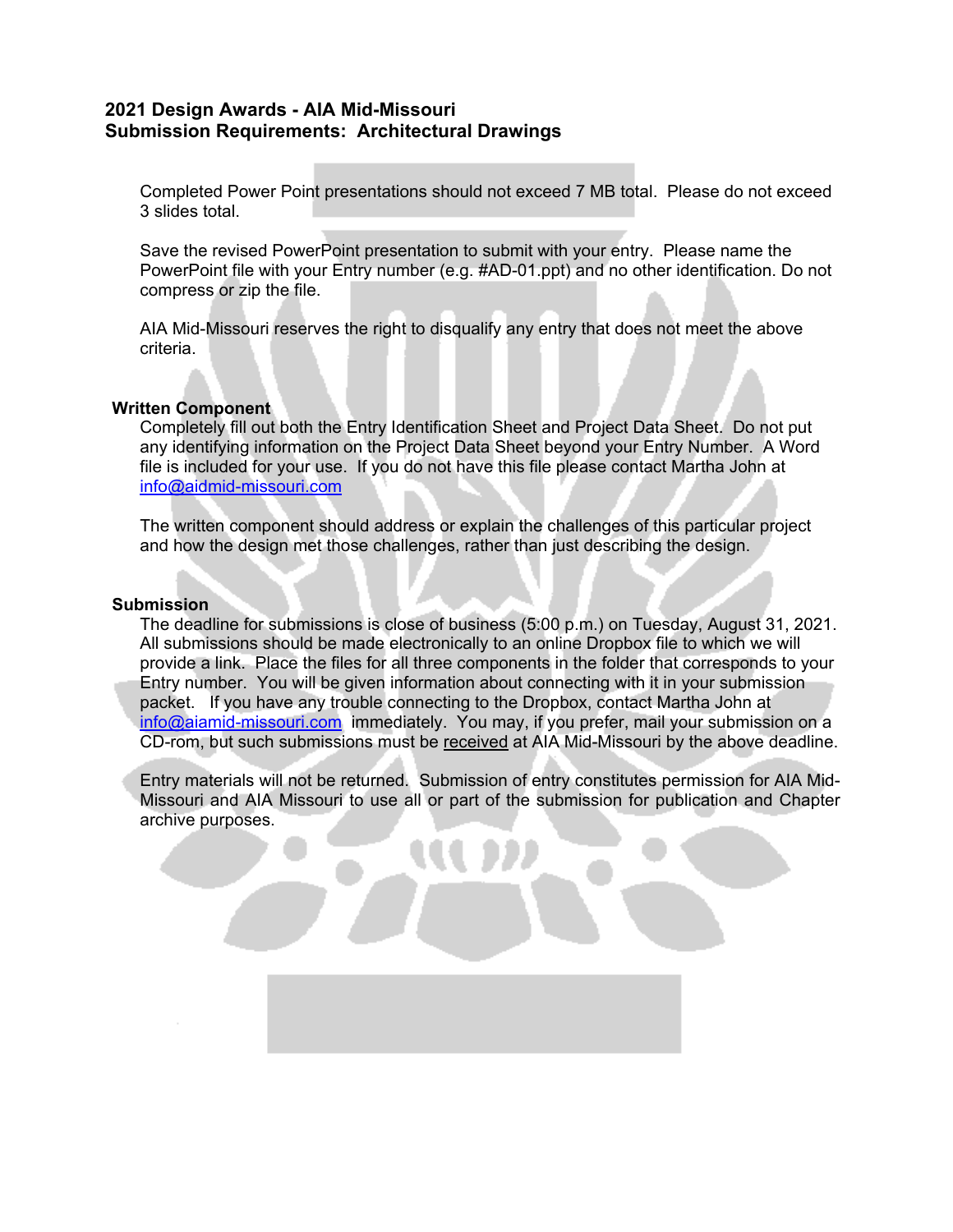# **2021 Design Awards - AIA Mid-Missouri Submission Requirements: Architectural Drawings**

# **Entry Identification Sheet**

**Entry #**

Name of Architect/Designer:

Firm name (if applicable):

Address:

This entry submitted by (contact name, firm, phone and e-mail):